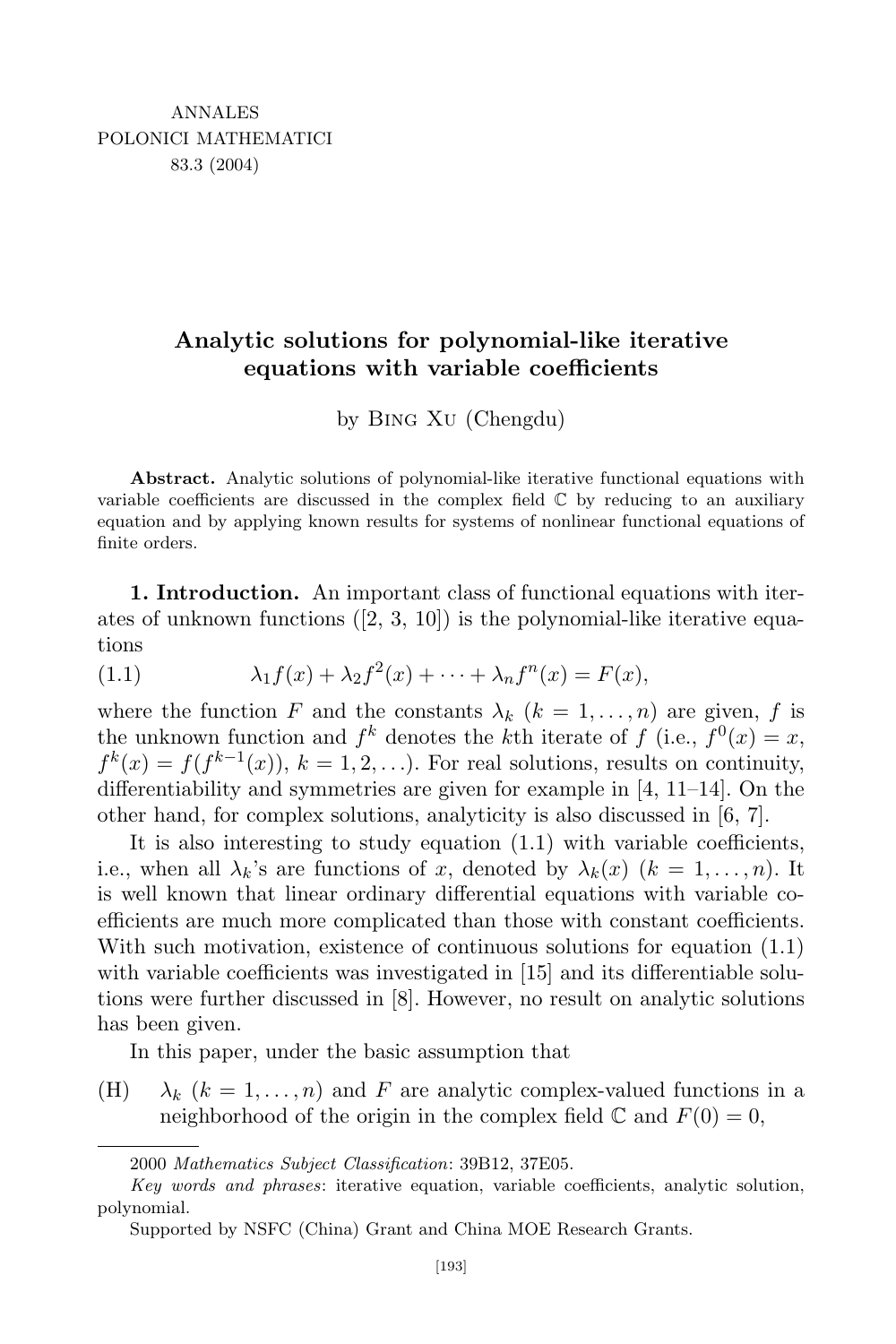we study local analytic solutions of the functional equation

(1.2) 
$$
\lambda_1(z)f(z) + \lambda_2(z)f^2(z) + \cdots + \lambda_n(z)f^n(z) = F(z),
$$

where  $n \geq 2$  is a fixed positive integer and f is the unknown function. Our main result is the following:

**THEOREM.** Suppose that hypothesis (H) holds and that  $\alpha_1, \alpha_2$  are zeros *of the polynomial*  $P(z) := \sum_{k=1}^{n} \lambda_k(0) z^k - F'(0)$  *in*  $\mathbb{C}$  *with the smallest and largest absolute value respectively. If either*  $(A)$   $|\alpha_1| < 1$  *and*  $F'(0) \neq 0$ , *or*  $(B)$   $\vert \alpha_2 \vert > 1$  *and*  $\lambda_n(0) \neq 0$ , *then equation* (1.2) *has a local analytic solution f* such that  $f(0) = 0$  and  $f'(0) = \alpha$ , where  $\alpha = \alpha_1$  in case (A) and  $\alpha = \alpha_2$ *in case* (B)*.*

Such an analytic solution will be found by discussing an auxiliary functional equation

(1.3) 
$$
\sum_{k=1}^{n} \lambda_k(\varphi(z))\varphi(\alpha^k z) = F(\varphi(z)).
$$

Having an analytic solution  $\varphi$  of (1.3) invertible in a neighborhood of the origin with  $\varphi(0) = 0$  we observe that  $f(z) = \varphi(\alpha \varphi^{-1}(z))$  is the desired solution of  $(1.2)$ . We took this idea from [7] where the case of constant  $\lambda$ 's is considered; cf. also [3, Section 0.1A].

**2. Auxiliary equation** in case (A). For a real  $\delta > 0$  we put  $U_{\delta}$  :=  $\{z \in \mathbb{C} \mid |z| < \delta\}$ . By hypotheses in (H) and (A) the function *F* is invertible in a neighborhood of 0 and  $F^{-1}$  is analytic at 0. Let  $G := F^{-1}$  for simplicity. Then the auxiliary equation (1.3) can be rewritten as

(2.4) 
$$
\varphi(z) = G\left(\sum_{k=1}^{n} \lambda_k(\varphi(z))\varphi(\alpha^k z)\right)
$$

in a neighborhood of the origin. Obviously equation (2.4) is of the form

(2.5) 
$$
\varphi(z) = h(\varphi(g_0(z)), \varphi(g_1(z)), \dots, \varphi(g_n(z))),
$$

where  $g_k(z) := \alpha^k z$  and

(2.6) 
$$
h(w_0, w_1, \dots, w_n) := G\left(\sum_{k=1}^n \lambda_k(w_0) w_k\right)
$$

for  $z \in U_{\delta}, w_k \in U_{\rho}, k = 0, \ldots, n$ . Here  $\delta, \rho$  are two small positive constants. Clearly, the function  $h: U_{\varrho}^{n+1} \to \mathbb{C}$  is analytic. Some results of [1], [5] and [9] (see also [3]) on analytic solutions of equation (2.5) will be useful.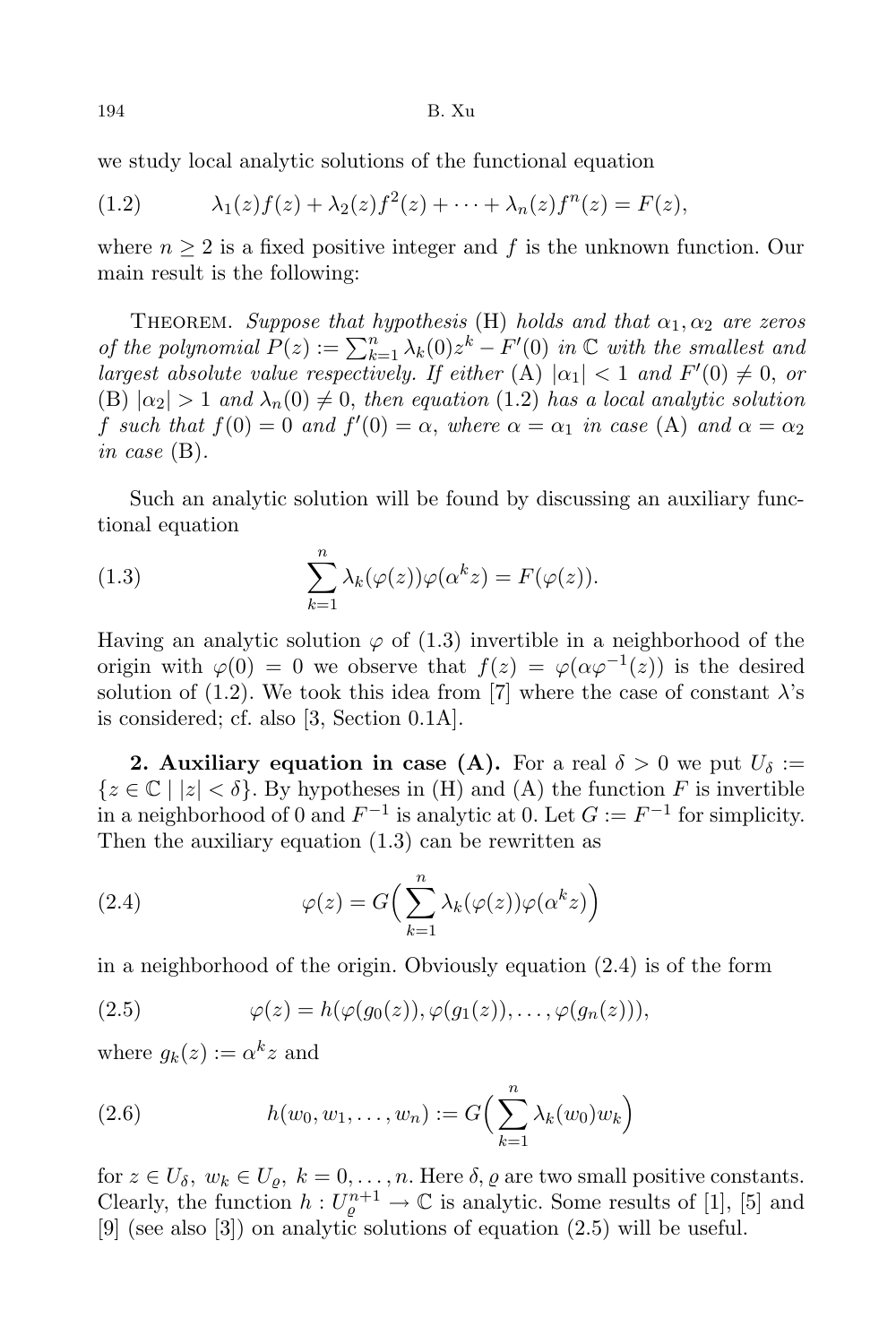Choose  $\alpha = \alpha_1$ . Since  $|\alpha| < 1$  as assumed in case (A), let *r* be the smallest positive integer such that

(2.7) 
$$
|G'(0)| \sum_{k=1}^{n} |\lambda_k(0)| |\alpha|^{kr} < 1.
$$

Similar to the notations in [3] and [5], let

(2.8) 
$$
\{w_k\} := (w_0, w_1, \dots, w_n), \n\{w_{k,p}\} := (w_{0,p}, w_{1,p}, \dots, w_{n,p}), \quad \forall p \in \{0, 1, \dots, r\}.
$$

For each  $p \in \{0, 1, \ldots, r\}$ , define a function  $h_p: U_{\varrho}^{n+1} \times \mathbb{C}^{p(n+1)} \to \mathbb{C}$  as follows:

$$
(2.9) \t h_0 := h, \t w_{k,0} := w_k,
$$
  
\n
$$
(2.10) \t h_{p+1}(\{w_{k,0}\}, \{w_{k,1}\}, \dots, \{w_{k,p+1}\})
$$
  
\n
$$
:= \sum_{k=0}^n \sum_{q=0}^p \frac{\partial h_p}{\partial w_{k,q}}(\{w_{k,0}\}, \{w_{k,1}\}, \dots, \{w_{k,p}\}) w_{k,q+1} g'_k(z).
$$

For the same reasons as for Lemmas 5.6.1 and 5.6.2 in [3], it is easy to prove the following two lemmas by induction, so their proofs are omitted.

LEMMA 1. For  $p = 1, \ldots, r$ , the function  $h_p$  is analytic on  $U_{\varrho}^{n+1} \times$  $\mathbb{C}^{p(n+1)}$ , and

$$
h_p(\{w_{k,0}\}, \{w_{k,1}\}, \ldots, \{w_{k,p}\}) = u_p(\{w_{k,0}\}, \{w_{k,1}\}, \ldots, \{w_{k,p-1}\})
$$
  

$$
+ \sum_{k=0}^n \frac{\partial h}{\partial w_{k,0}}(\{w_{k,0}\}) w_{k,p} (g'_k(z))^p,
$$

*where*  $u_p: U_{\varrho}^{n+1} \times \mathbb{C}^{(p-1)(n+1)} \to \mathbb{C}$  *is analytic and*  $u_1({w_{k,0}}) = 0$ *.* 

LEMMA 2. Let  $\varphi: U_{\delta} \to U_{\rho}$  be an analytic function. If

$$
\xi(z) := h(\varphi(g_0(z)), \varphi(g_1(z)), \ldots, \varphi(g_n(z)))
$$

*on*  $U_{\delta}$ , *then the derivatives of*  $\varphi$  *and*  $\xi$  *satisfy* 

$$
\xi^{(p)}(z) = h_p(\{\varphi(g_k(z))\}, \{\varphi'(g_k(z))\}, \ldots, \{\varphi^{(p)}(g_k(z))\}), \quad p = 1, \ldots, r.
$$

By the definitions of  $g_k$  and  $h$  in (2.6) we have

$$
\sum_{k=0}^{n} \frac{\partial h}{\partial w_{k,0}} (\{w_{k,0}\}) w_{k,p} (g'_k(z))^p
$$
  
= 
$$
\sum_{k=1}^{n} G' \Big( \sum_{k=1}^{n} \lambda_k (w_{0,0}) w_{k,0} \Big) (\lambda'_k (w_{0,0}) w_{0,p} w_{k,0} + \lambda_k (w_{0,0}) w_{k,p} \alpha^{kp})
$$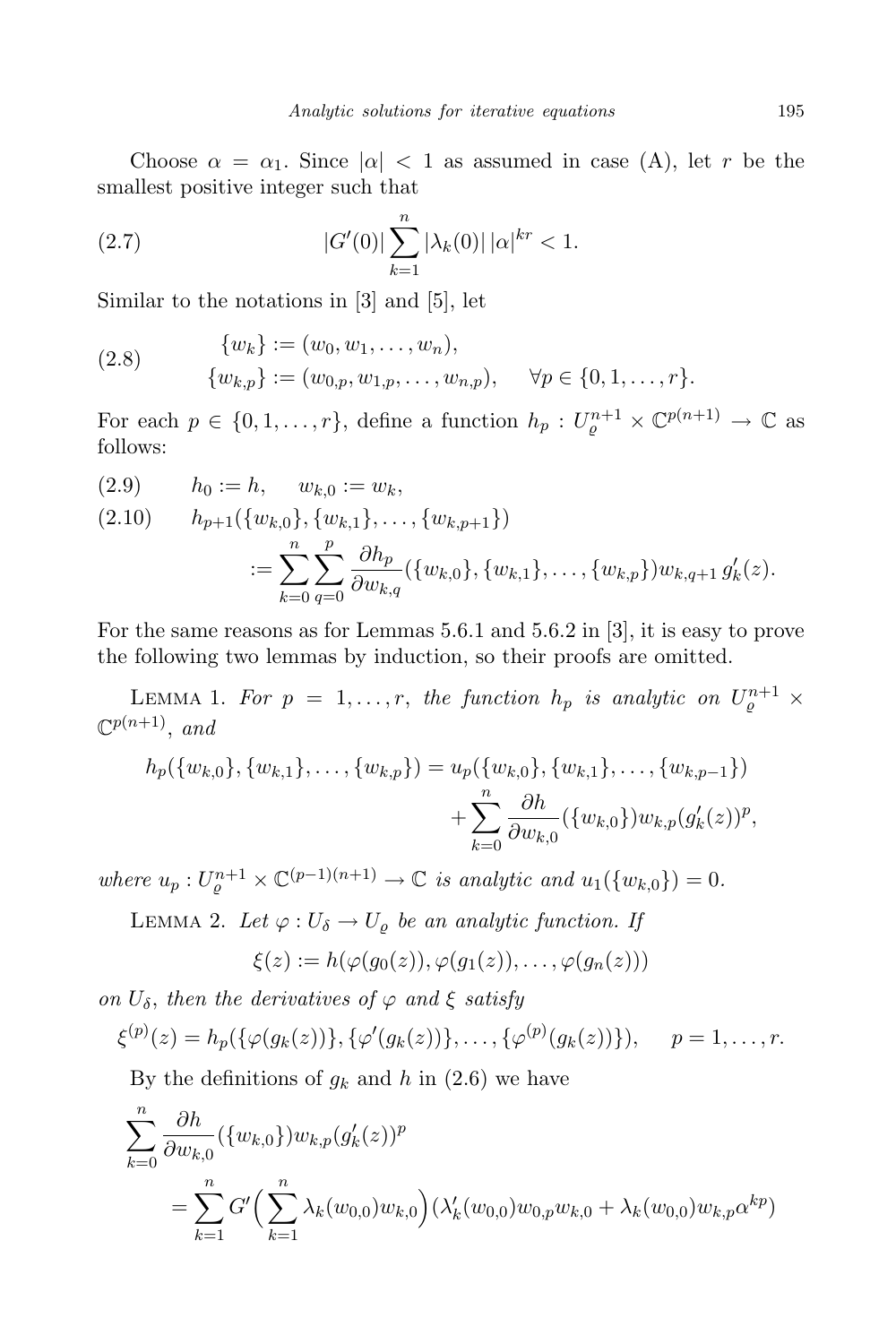for every  $p = 1, \ldots, r$ . Lemmas 1 and 2 imply that if  $\varphi : U_{\delta} \to U_{\delta}$  is an analytic solution of equation (2.4) such that  $\varphi(0) = 0$  then the values

$$
d_p := \varphi^{(p)}(0), \quad p = 1, \dots, r,
$$

satisfy the algebraic system

(2.11) 
$$
\begin{cases}\n-\frac{P(\alpha)}{F'(0)} d_1 = 0, \\
-\frac{P(\alpha^p)}{F'(0)} d_p = u_p(\{0\}, \{d_1\}, \dots, \{d_{p-1}\}), \quad p = 2, \dots, r,\n\end{cases}
$$

where  $P$  is defined in our Theorem and  $u_p$  is given in Lemma 1. Solvability of (2.11) is a necessary condition for the existence of analytic solutions of (2.4).

LEMMA 3. *Suppose that hypotheses* (H) *and* (A) *hold. Then*  $P(\alpha^p) \neq 0$ *for*  $p = 2, \ldots, r$ *.* 

*Proof.*  $|\alpha| > 0$  since  $F'(0) \neq 0$ . Thus  $0 < |\alpha^r| < |\alpha^{r-1}| < \cdots < |\alpha^2| <$  $|a| < 1$ . By the assumption on *α* in our Theorem, none of the powers  $\alpha^p$  $(p = 2, \ldots, r)$  is a zero of P.

Lemma 3 not only gives solvability of system (2.11) but also implies that the solutions are uniquely determined by  $d_1$ , which can be chosen arbitrarily since  $P(\alpha) = 0$ . Thus we obtain existence of analytic solutions for equation (2.4).

LEMMA 4. *Suppose that hypotheses* (H) *and* (A) *hold.* Let  $\alpha = \alpha_1$  *and*  $r$ *be the smallest positive integer satisfying inequality* (2.7)*. For any*  $\eta_1 \in \mathbb{C}$ , *system* (2.11) *has a unique solution*  $(d_1, \ldots, d_r)$  *satisfying*  $d_1 = \eta_1$  *and equation* (2.4) *has a unique analytic solution*  $\varphi : U_{\delta} \to U_{\rho}$  *such that*  $\varphi(0) = 0$ ,  $\varphi'(0) = \eta_1, \, \varphi^{(p)}(0) = d_p, \, p = 2, \ldots, r, \, \hbox{\it provided that the radius $\delta$ of the disc}$ *U<sup>δ</sup> is small enough.*

*Proof.* By Lemma 3, for any  $d_1 = \eta_1$ , we can uniquely determine the sequence  ${d_p}_{p=2}^r$  by system (2.11) recursively. We further observe that equation (2.4) is a special case of the functional equation (2.5), which is discussed in [3], and that

$$
\sum_{k=0}^{n} \left| \frac{\partial h}{\partial w_{k,0}} (\{0\}) (g'_k(z))^r \right| = |G'(0)| \sum_{k=1}^{n} |\lambda_k(0)| |\alpha|^{kr} < 1,
$$

which satisfies the condition  $(7.6.6)$  in [3] (p. 306). Thus Theorem 7.6.7 in [3] implies that equation (2.4) has a unique analytic solution  $\varphi : U_{\delta} \to U_{\rho}$ satisfying  $\varphi(0) = 0$ ,  $\varphi'(0) = \eta_1$ ,  $\varphi^{(p)}(0) = d_p$ ,  $p = 2, \ldots, r$ , provided that  $\delta$ is small enough.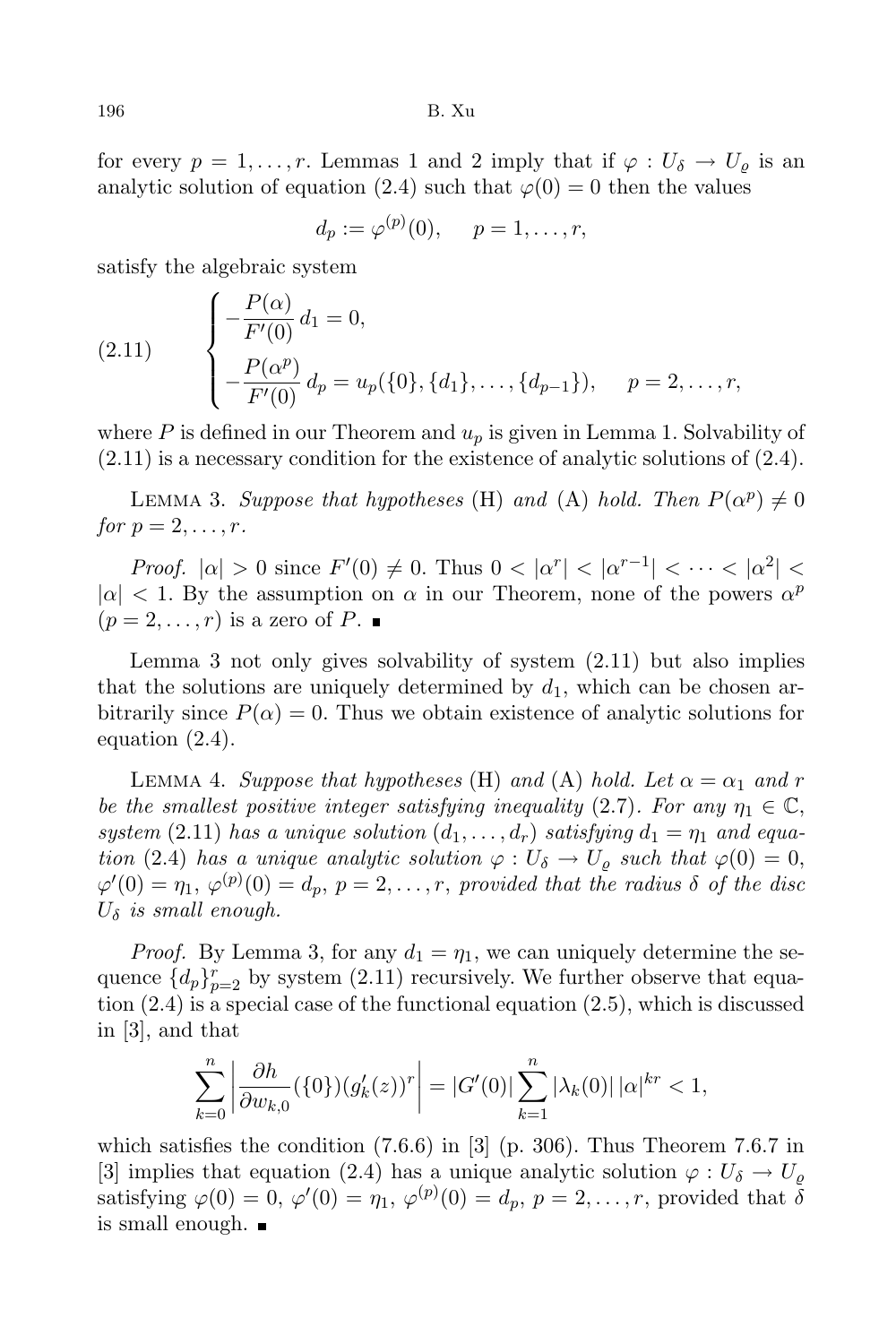**3. Auxiliary equation in case (B).** If hypotheses (H) and (B) hold, choose  $\alpha = \alpha_2$  in the auxiliary equation (1.3). Clearly  $|\alpha| > 1$ . Let  $z =$  $\zeta/\alpha^n$  in the auxiliary equation (1.3). This change of variables yields another equivalent equation

(3.12) 
$$
\sum_{k=1}^{n} \lambda_k(\varphi(\beta^n \zeta))\varphi(\beta^{n-k}\zeta) = F(\varphi(\beta^n \zeta)),
$$

where  $\beta := 1/\alpha$ . Since  $\lambda_n(z) \neq 0$  in a sufficiently small neighborhood  $U_\rho$  of the origin by continuity and by the assumption that  $\lambda_n(0) \neq 0$  in case (B), we can convert (3.12) into

(3.13) 
$$
\varphi(\zeta) = \frac{1}{\lambda_n(\varphi(\beta^n\zeta))} \Big( F(\varphi(\beta^n\zeta)) - \sum_{k=1}^{n-1} \lambda_k(\varphi(\beta^n\zeta)) \varphi(\beta^{n-k}\zeta) \Big)
$$

in a neighborhood of the origin, which is a functional equation of the form  $(2.5)$  with  $g_k(\zeta) := \beta^k \zeta$  and

$$
(3.14) \quad h(w_0, w_1, \dots, w_n) := \frac{1}{\lambda_n(w_n)} \bigg( F(w_n) - \sum_{k=1}^{n-1} \lambda_k(w_n) w_{n-k} \bigg)
$$

for  $\zeta \in U_{\delta}, w_k \in U_{\varrho}, k = 0, \ldots, n$ .

Furthermore, one can consider the smallest positive integer *s* such that

$$
(3.15) \qquad \frac{1}{|\lambda_n(0)|} \left( |F'(0)| \, |\beta|^{ns} + \sum_{k=1}^{n-1} |\lambda_k(0)| \, |\beta|^{(n-k)s} \right) < 1
$$

because  $|\beta| = 1/|\alpha| < 1$ . By the definitions of  $g_k$  and *h* in (3.14) we have

$$
\sum_{k=0}^{n} \frac{\partial h}{\partial w_{k,0}} (\{w_{k,0}\}) w_{k,p} (g'_k(\zeta))^p
$$
\n
$$
= \frac{F'(w_{n,0}) \lambda_n (w_{n,0}) - F(w_{n,0}) \lambda_n'(w_{n,0})}{\lambda_n^2 (w_{n,0})} w_{n,p} \beta^{np}
$$
\n
$$
- \sum_{k=1}^{n-1} \frac{\lambda_k (w_{n,0})}{\lambda_n (w_{n,0})} w_{n-k,p} \beta^{(n-k)p}
$$
\n
$$
- \sum_{k=1}^{n-1} \frac{\lambda_k'(w_{n,0}) \lambda_n (w_{n,0}) - \lambda_k (w_{n,0}) \lambda_n'(w_{n,0})}{\lambda_n^2 (w_{n,0})} w_{n,p} \beta^{np} w_{n-k,0}
$$

for every  $p = 1, \ldots, s$ . By Lemmas 1 and 2, if  $\varphi : U_{\delta} \to U_{\rho}$  is an analytic solution of equation (3.13) such that  $\varphi(0) = 0$  then the values

$$
d_p := \varphi^{(p)}(0), \quad p = 1, \dots, s,
$$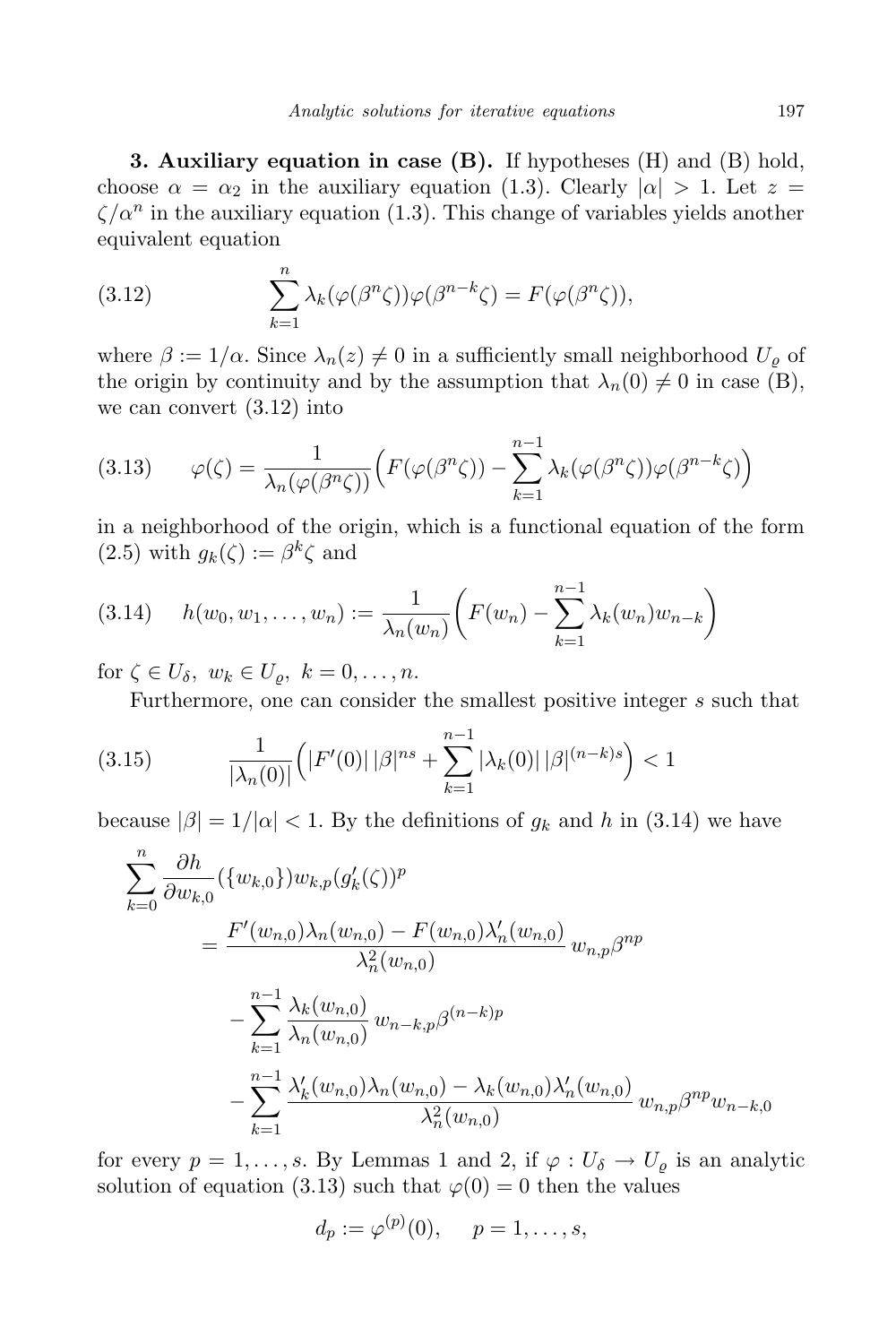satisfy the algebraic system

(3.16) 
$$
\begin{cases} Q(\beta)d_1 = 0, \\ Q(\beta^p)d_p = u_p(\{0\}, \{d_1\}, \dots, \{d_{p-1}\}), \quad p = 2, \dots, s, \end{cases}
$$

where  $Q(z) := 1 - (F'(0)z^{n} - \sum_{k=1}^{n-1} \lambda_k(0)z^{n-k})/\lambda_n(0)$  in  $\mathbb{C}$  and  $u_p$  is defined as in Lemma 1. Similarly, solvability of the system is a consequence of the following lemma.

LEMMA 5. *Suppose that hypotheses* (H) *and* (B) *hold. Then*  $Q(\beta^p) \neq 0$ *for*  $p = 2, \ldots, s$ *.* 

*Proof.* Note that

$$
Q(z) = \frac{\sum_{k=1}^{n} \lambda_k(0) z^{n-k} - F'(0) z^n}{\lambda_n(0)} = \frac{P(1/z)}{(1/z)^n \lambda_n(0)}.
$$

If  $\gamma \neq 0$  is a zero of  $P(z)$ , then  $1/\gamma$  is a zero of  $Q(z)$ . Since  $\alpha = \alpha_2$  and  $| \alpha | > 1$  in case (B),  $\beta$  is a zero of  $Q(z)$  with the smallest absolute value and  $0 < |\beta| < 1$ . Hence  $0 < |\beta^{s}| < |\beta^{s-1}| < \cdots < |\beta^{2}| < |\beta| < 1$ . So none of the powers  $\beta^p$   $(p = 2, \ldots, s)$  is a zero of  $Q$ .

Lemma 5 also implies that solutions of (3.16) are uniquely determined by  $d_1$ , which can be chosen arbitrarily since  $Q(\beta) = 0$ . Thus we obtain existence of analytic solutions for equation (3.13).

Lemma 6. *Suppose that hypotheses* (H) *and* (B) *hold. Let s be the smallest positive integer which satisfies inequality* (3.15)*. For any*  $\eta_2 \in \mathbb{C}$ , *system* (3.16) *has a unique solution*  $(d_1, \ldots, d_s)$  *satisfying*  $d_1 = \eta_2$  *and equation* (3.13) *has a unique analytic solution*  $\varphi : U_{\delta} \to U_{\varrho}$  *such that*  $\varphi(0) =$  $0, \varphi'(0) = \eta_2, \varphi^{(p)}(0) = d_p, p = 2, 3, \ldots, s$ , provided that  $\delta$  is small enough.

The proof is similar to that of Lemma 4 so we omit it.

## **4. Proof of the Theorem and remarks**

*Proof of the Theorem.* According to Sections 2 and 3, for any  $\eta \in \mathbb{C}$ equation  $(1.3)$  has a unique analytic solution  $\varphi$  in a neighborhood of the origin satisfying  $\varphi(0) = 0$  and  $\varphi'(0) = \eta$ . For  $\eta \neq 0$  the inverse  $\varphi^{-1}(z)$  is well defined and analytic in a neighborhood of the origin. Let

(4.17) 
$$
f(z) = \varphi(\alpha \varphi^{-1}(z)).
$$

Obviously, *f* is also analytic in a neighborhood of the origin and  $f^k(z) =$  $\varphi(\alpha^k \varphi^{-1}(z))$  for any integer  $k > 0$ . Hence,

$$
\sum_{k=1}^{n} \lambda_k(z) f^k(z) = \sum_{k=1}^{n} \lambda_k(\varphi(\varphi^{-1}(z))) \varphi(\alpha^k \varphi^{-1}(z)) = F(\varphi(\varphi^{-1}(z))) = F(z).
$$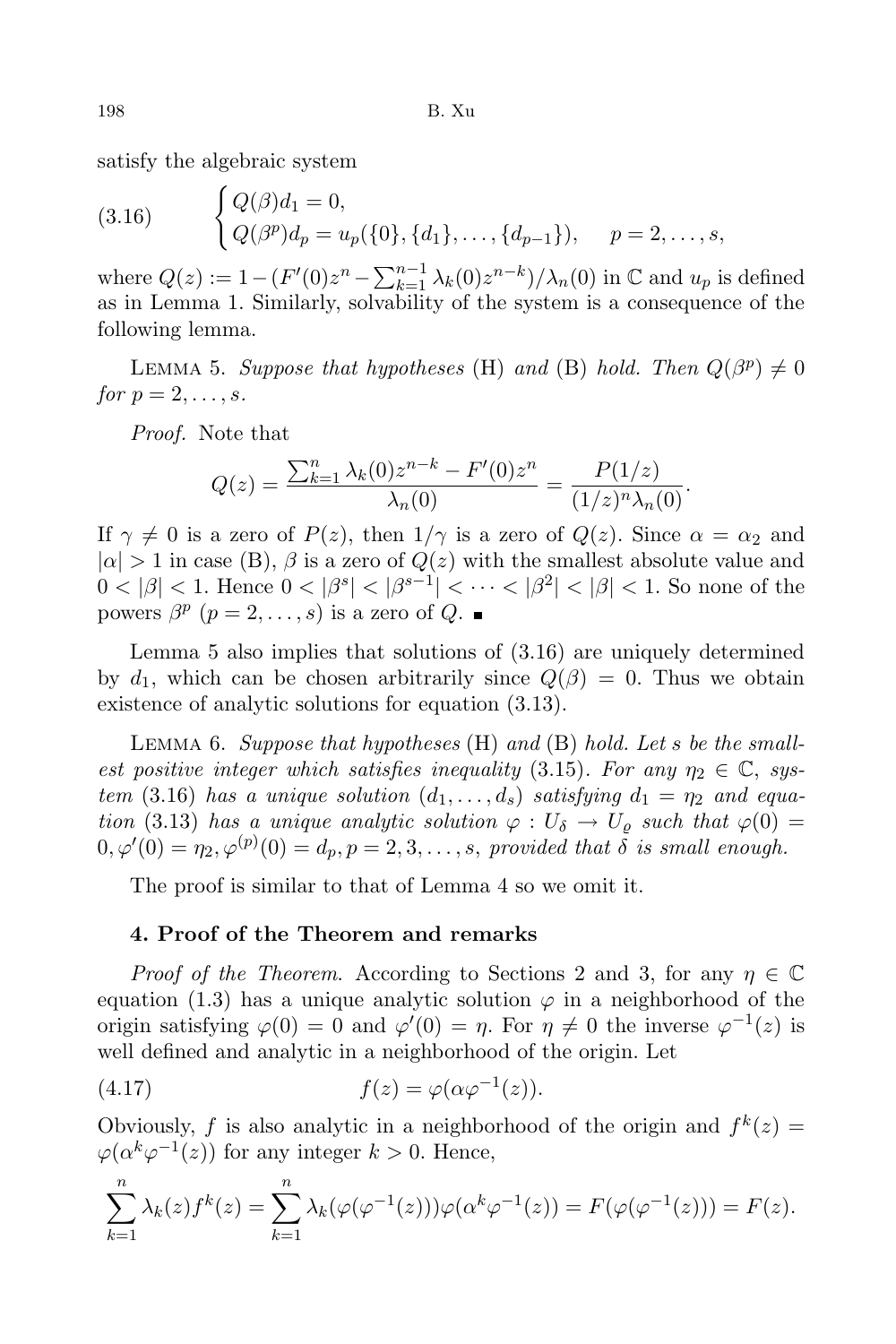That is, *f* satisfies equation (1.2) in a neighborhood of the origin. Furthermore,  $f(0) = 0$  and  $f'(0) = \alpha$ . The proof of the Theorem is complete.

Consider a concrete iterative equation

(4.18) 
$$
\left(\frac{1}{2} + \sin z\right)^2 f(z) - 4\cos^5 z f^2(z) + (\cos(2z) + \sin z)^3 f^3(z) = ze^z.
$$

It has the form (1.2) with  $\lambda_1(z) = (1/2 + \sin z)^2$ ,  $\lambda_2(z) = -4 \cos^5 z$ ,  $\lambda_3(z) =$  $(\cos(2z) + \sin z)^3$  and  $F(z) = ze^z$ . Obviously, the functions  $\lambda_1, \lambda_2, \lambda_3$  and *F* are analytic,  $F(0) = 0$ ,  $F'(0) = 1$  and  $\lambda_3(0) = 1$ . Moreover, the polynomial

$$
\lambda_1(0)z + \lambda_2(0)z^2 + \lambda_3(0)z^3 - F'(0)
$$

has exactly three complex zeros  $\pm i/2$  and 4. Since two of them are less than 1 and the other is greater than 1 in absolute value, our Theorem guarantees that equation (4.18) has at least three analytic solutions in a neighborhood of the origin.

Existence of analytic solutions remains unsettled in the remaining cases:

- (i) all zeros of  $P(z)$  are 1 in absolute value,
- (ii) all zeros are not greater than 1 in absolute value and at least one zero is less than 1 in absolute value, but  $F'(0) = 0$ ,
- (iii) all zeros are not less than 1 in absolute value and at least one is greater than 1 but the leading coefficient  $\lambda_n(z)$  is a nonzero function with  $\lambda_n(0) = 0$ .

**Acknowledgements.** The author is grateful to Prof. Weinian Zhang for his advice and to Prof. Janusz Matkowski (University of Zielona Góra, Poland) for helpful discussions and encouragement when he visited Sichuan University. The author also thanks Prof. Jianguo Si for his suggestion.

## **References**

- [1] K. Baron, R. Ger and J. Matkowski, *Analytic solutions of a system of functional equations*, Publ. Math. Debrecen 22 (1975), 189–194.
- [2] K. Baron and W. Jarczyk, *Recent results on functional equations in a single variable*, *perspectives and open problems*, Aequationes Math. 61 (2001), 1–48.
- [3] M. Kuczma, B. Choczewski and R. Ger, *Iterative Functional Equations*, Encyclopedia Math. Appl. 32, Cambridge Univ. Press, Cambridge, 1990.
- [4] J. H. Mai and X. H. Liu, *Existence*, *uniqueness* and *stability* of  $C^m$  *solutions* for a *kind of iterative functional equation*, Sci. in China A30 (2000), 129–144 (in Chinese).
- [5] J. Matkowski, *On the uniqueness of differentiable solutions of a functional equation*, Bull. Acad. Polon. Sci. Sér. Sci. Math. Astronom. Phys. 18 (1970), 253-255.
- $[6]$  J. Si, *Existence of local analytic solutions of of the iterative equation*  $\sum_{i=1}^{n} \lambda_i f^i(z) =$ *F*(*z*), Acta Math. Sinica 37 (1994), 590–600 (in Chinese).
- [7] J. Si and X. Wang, *Analytic solution of a polynomial-like iterate functional equation*, Demonstratio Math. 32 (1999), 95–103.